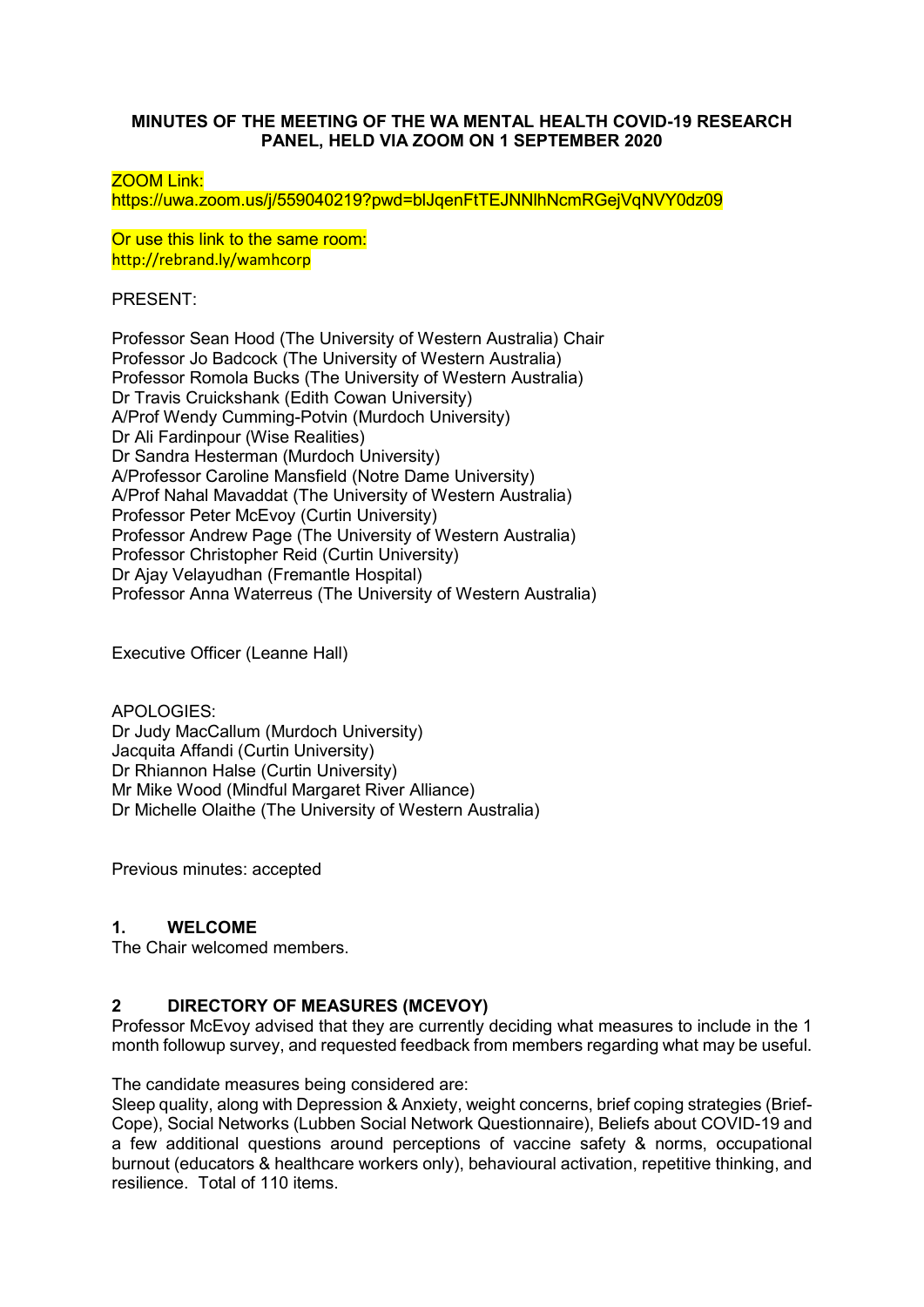Also requested members to consider if missing anything that might be important, what should be the frequency of administration, and should suicide risk and non-suicidal self-injury be assessed?

Professor Badcock queried whether a loneliness item had been considered, and advised that in her work with "Ending Loneliness Together" there is strong indication that loneliness is a big issue. The UCLA Loneliness Scale is being used in Victoria (20-item).

Professor Page commented that with regards to self harm & suicide, there is interest in suicide in relation to longer-term effects of COVID-19 lock-down, and it would be worth considering even though it will add some complexity to the study. It may also be worth considering items that are being used by other groups, such as those in the Eastern States, in order to compare WA to other the States.

A/Professor Cumming-Potvin queried if there would be interest in comparing the COVID-19 vaccine responses to cohorts that are against vaccinations for children, i.e.: are they similar people, from similar postal codes?

With regards to frequency, there was consensus among members present that 3 months would be reasonable. Professor Page commented that as there is no current transmission in WA, interest in completing the survey would probably be low. Rather, once the questionnaires and ethics are in place, have the ability to turn the survey on/off if the situation in WA changes.

# **3 WORKGROUP UPDATES**

### **a. CIVIC**

Professor Reid advised that the FIFO work is continuing. In a recent conversation with members of the Doherty Institute regarding surveillance strategy for FIFO workers in WA, there was a high level of interest expressed in the measures being used.

The Education Survey is progressing well, with good support from the WA Universities.

Ongoing discussions with the Aged Care Services Group in regards to a project proposal, which Angelita Martini will be leading.

#### **b. Digital Telehealth**

Dr Cruickshank advised that they are working with various consumer networks to develop a survey, and subsequent follow-up workshops, around the publics general perception of using e-health for management of health/health conditions. Will update members on progress at the next meeting.

#### **c. Workforce**

Professor McEvoy informed members that he recently spoke with Professor Stephen Houghton in relation to WA public schools and using existing cohort studies. Professor Houghton advised that the WA Education Department is not open to collaborating on any additional research projects.

A/Professor Cumming-Potvin reported that the CIVIC-Mind survey invitation went out on the 21st August, and will follow-up in about 3 weeks time.

A/Professor Mansfield advised that the CIVIC-Mind survey has also been distributio at Notre Dame University, and also included the Education Postgraduate students (who are teachers in schools). Suggested that perhaps the Deans of Education could send out the survey to